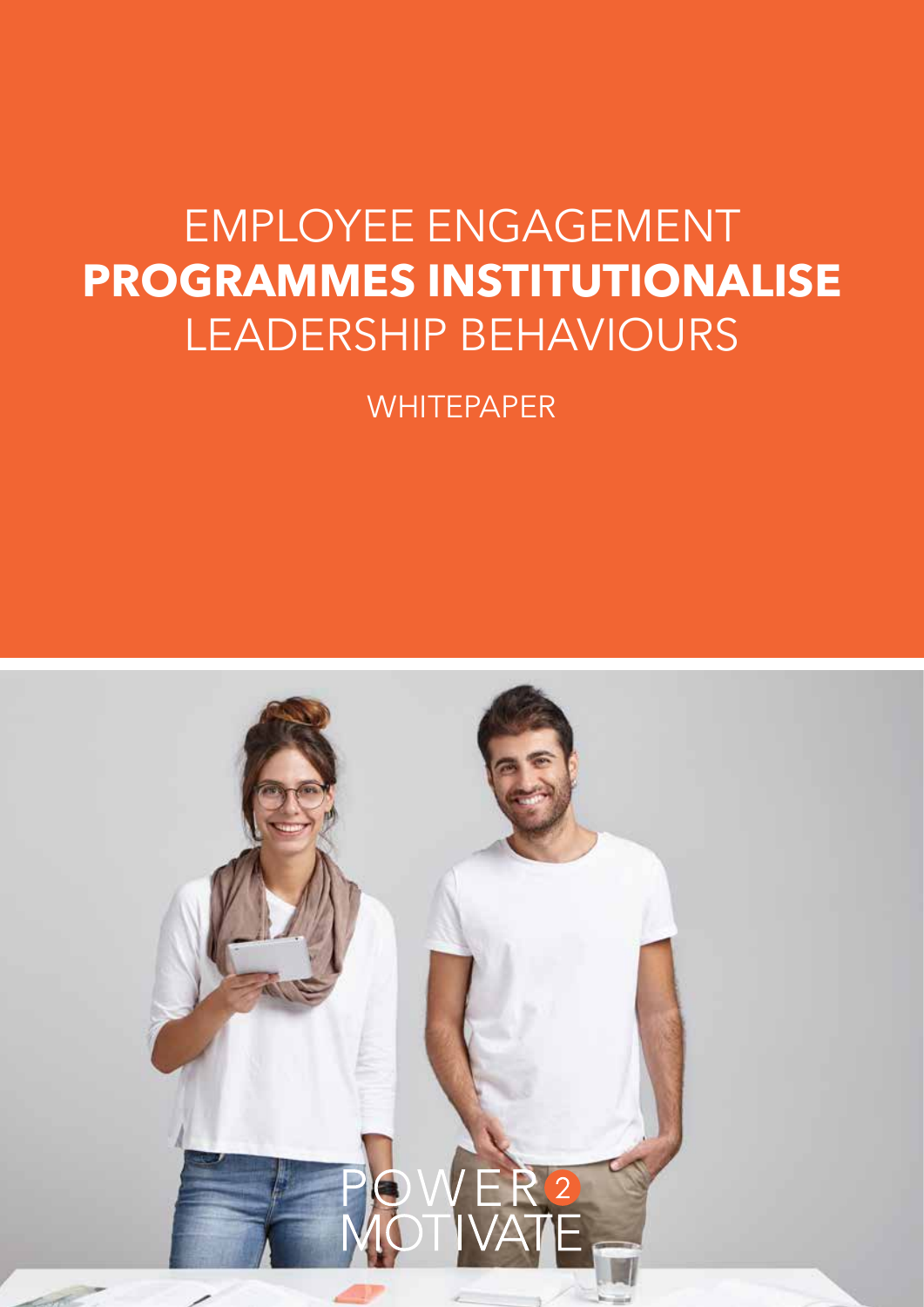

#### There is ample evidence that employee engagement programmes drive bottom-line results.

Gathering initiatives such as incentives, training, recognition, and rewards into one cohesively communicated and measured programme strengthens the internal brand and inspires employees to contribute towards organisational goals in a mutually beneficial manner.

What is less evident, but no less important, is how such programmes build good leaders and have a significant impact on company culture. A well-designed engagement programme – particularly one with a strong recognition component – creates a framework on which to build the social relationships essential for success. It also provides the tools and direction needed to ensure that the interactions between leadership and the team is in line with the values and brand attributes the organisation has defined, both internally and externally.

When a recognition programme is in place, it quickly becomes clear that the expectation of the manager is to recognise, reward, and reinforce the laudable actions taken by employees.

#### DISPARITIES IN PERCEPTION

What makes a great leader? In his Forbes article, "What is Leadership?" Kevin Kruse writes, "Leadership is a process of social influence, which maximises the efforts of others, towards the achievement of a goal." A leader uses social influence to engage teammates. Interestingly, a 2009 survey by researcher James Zenger found employee perceptions of what makes a "great leader" to be remarkably different.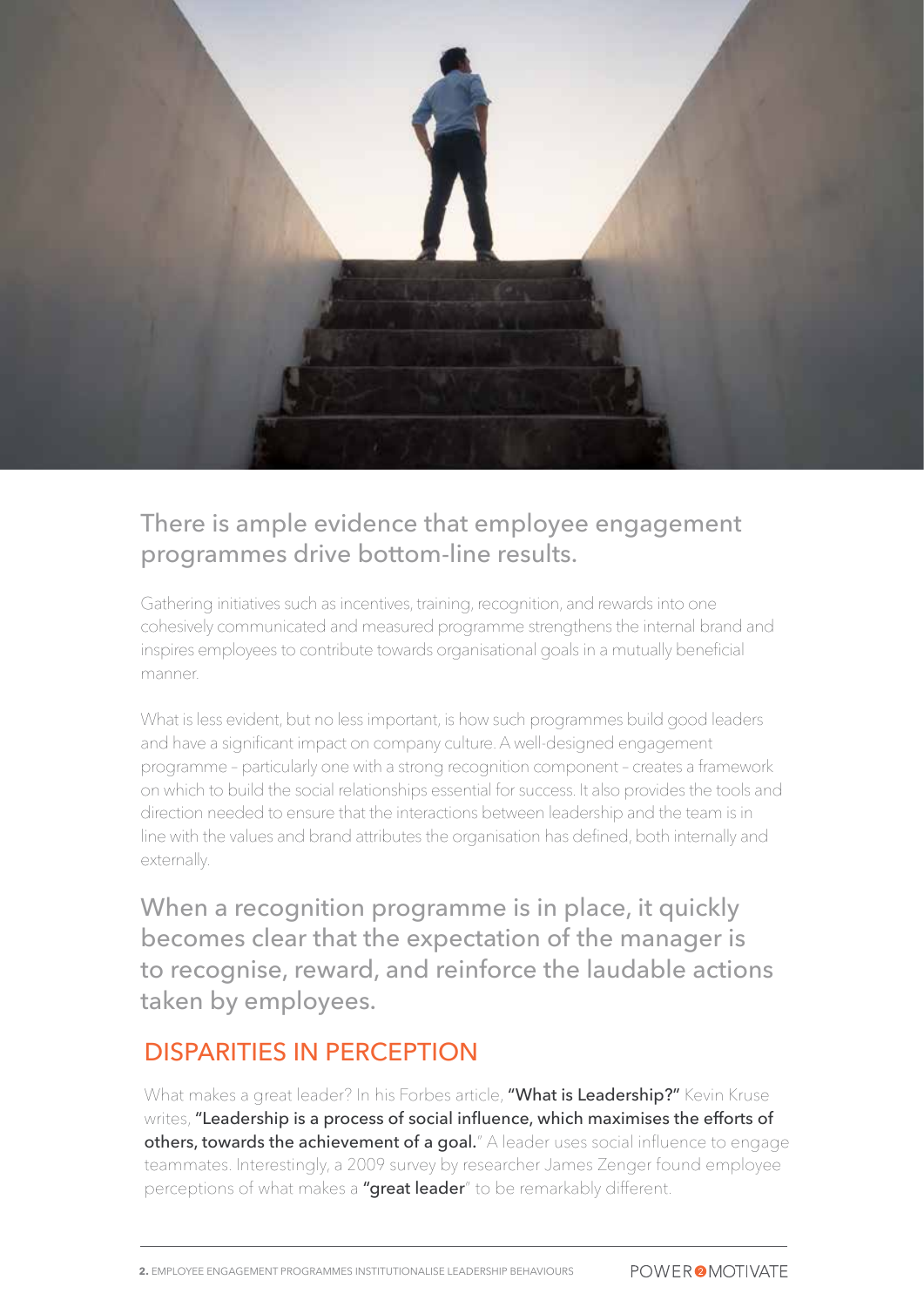

 In fact, a mere 12% of the survey respondents considered those with strong social skills to be great leaders and only 14% saw those with a strong focus on results as great leaders. However, when both of the skills were combined, 72% of respondents believed the individual would be a great leader. Since it takes the confidence of followers to lead effectively, this is an important revelation.

Matthew Lieberman, writing for the Harvard Business Review in his article, "Should Leaders Focus on Results, or on People?" points to a recent study that shows only 1% of leaders are rated highly on both social skills and goal focus. He suggests, "We need to create a culture that rewards using both sides of the neural seesaw. We may not be able to easily use them in tandem, but knowing that there is another angle to problem solving and productivity will create better balance in our leaders."

An engagement strategy, incorporating recognition programmes, can contribute to the development of such a leadership culture. Recognition programmes not only acknowledge and reward employee efforts, which align to organisational values and goals, they also require an action on the part of a manager or senior leader.

 In an ideal world of social intelligence, these leaders might see employees doing the right thing and naturally and authentically express appreciation or gratitude. This is unfortunately not the case in many workplaces.

#### **"Valued actions are specifically defined as part of effective recognition programme design."**

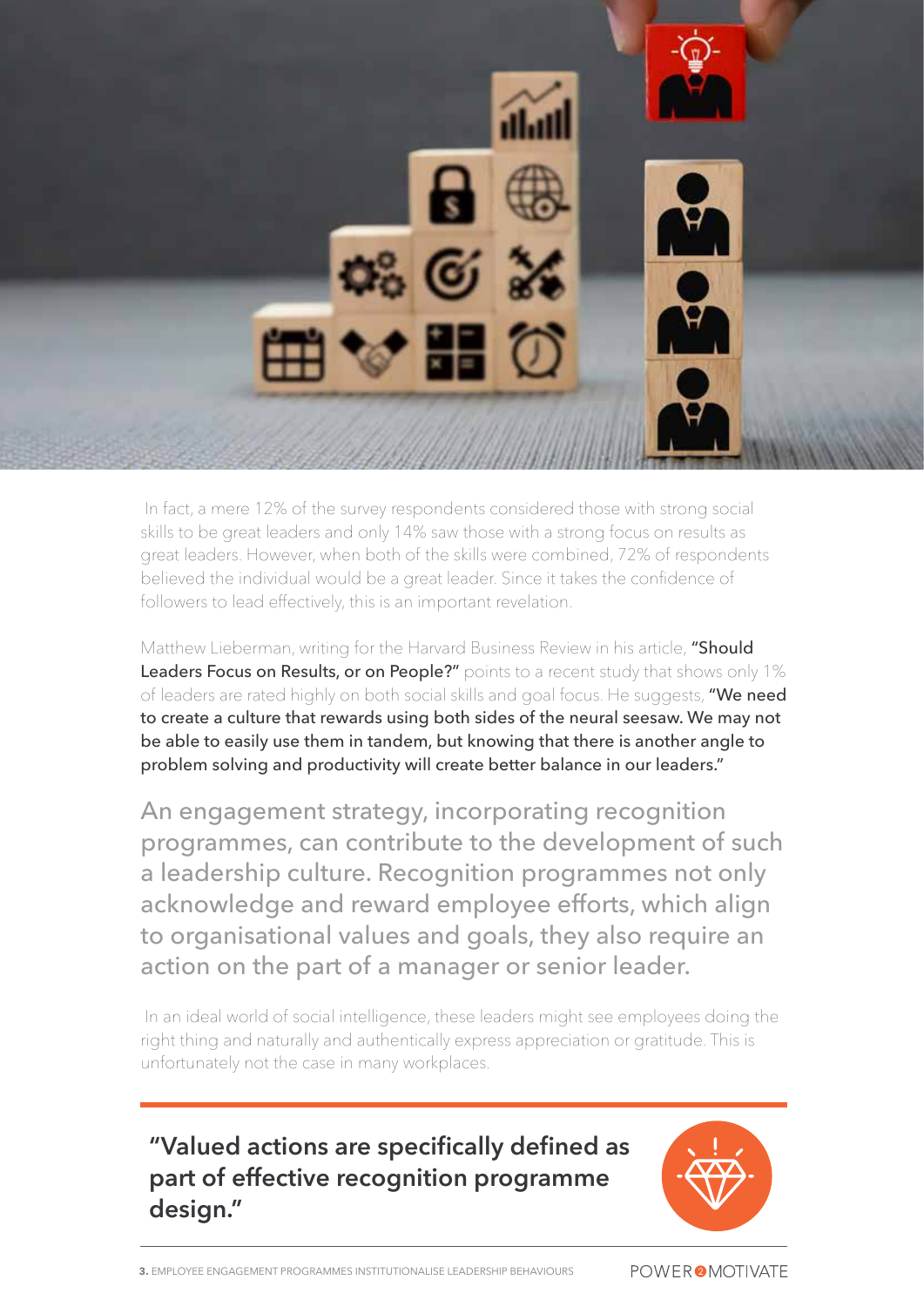

Additionally, recognition programmes provide the tools needed to connect to employees. Among other possibilities, eCards, online platforms with rewards points, and recognition events are easy ways for managers to acknowledge the work of their teams. Online tools also provide the built-in tracking and reporting that can help leaders to gain understanding and provide support where needed. In many cases, adherence to programmes, and the use of defined recognition tools, is now part of managerial performance reviews, which resonates with even the most results-focused managers.

Appreciation boosts engagement for the employee whose extra effort has been noticed. At the same time, organisations are engaging leaders and teaching them to be better and more inspiring.

 By putting mechanisms in place to know when it is appropriate to recognise accomplishments and how to go about it, an organisation can guide this social dynamic between manager and employee. What would otherwise be a strictly social interaction, subject to the strengths or weaknesses of the manager, becomes institutionalised in support of organisational goals.

Aon Hewitt captures the importance of this relationship in its paper, "The Multiplier Effect: Insights into How Senior Leaders Drive Employee Engagement Higher." The paper reports,

"There is a strong emotional component to how senior leaders drive engagement within organisations. They are personally aligned with the organisation's values and utilise various initiatives to bring employees closer to the goals and outcomes of the organisation… Only engaged leaders can create engaged teams."